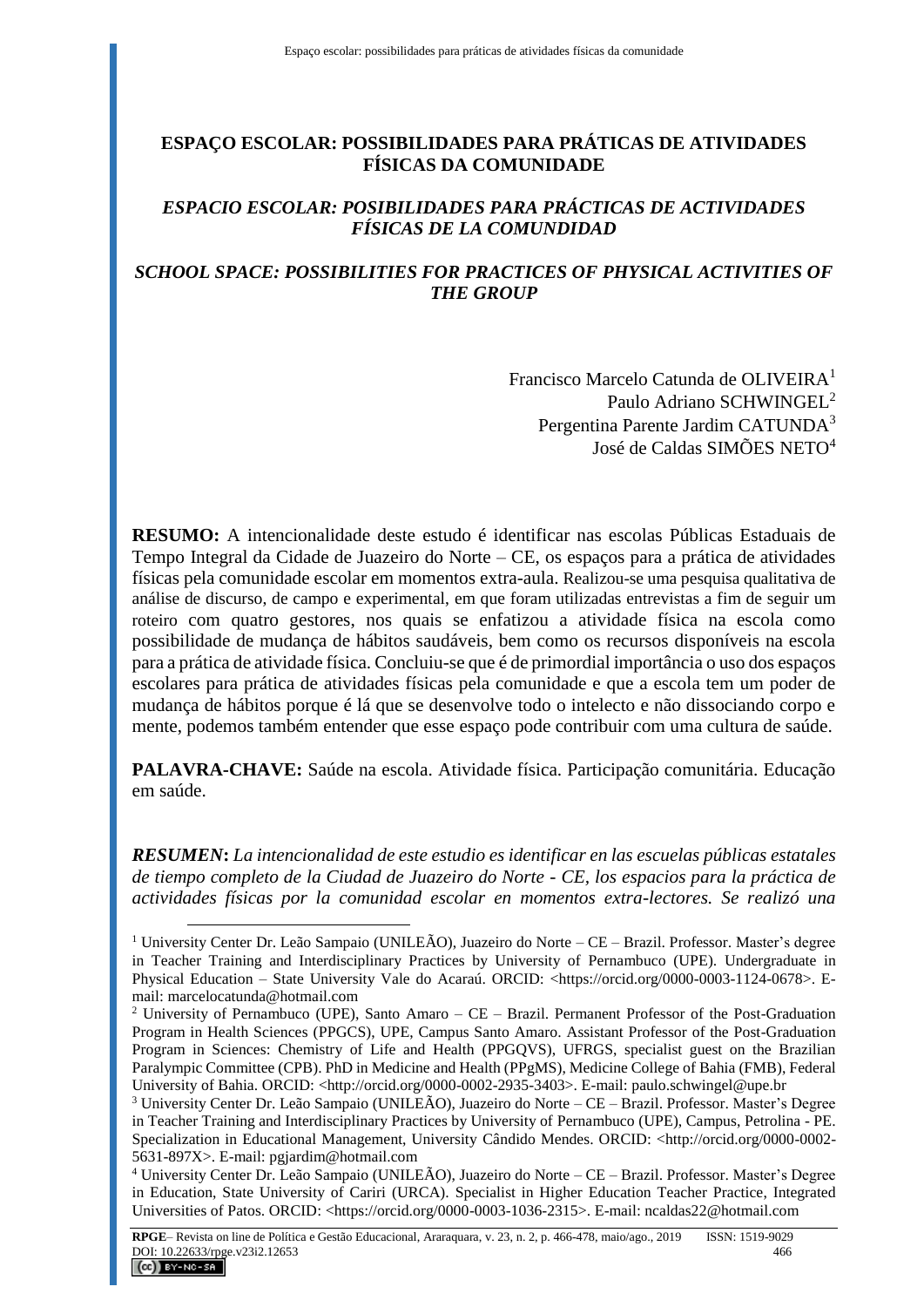*investigación cualitativa de análisis de discurso, de campo y experimental, donde se utilizaron entrevistas a fin de seguir un itinerario con cuatro gestores, donde se enfatizó la actividad física en la escuela como posibilidad de cambio de hábitos saludables, así como los recursos disponibles en la escuela para la práctica de la actividad física. Se concluyó que es de primordial importancia el uso de los espacios escolares para la práctica de actividades físicas por la comunidad y que la escuela tiene un poder de cambio de hábitos porque es allí donde se desarrolla todo el intelecto y no disociando cuerpo y mente, podemos también entender que ese espacio puede contribuir con una cultura de salud.*

*PALABRAS CLAVE: Salud escolar. Actividad física. Participación de la comunidad. Educación en salud.*

*ABSTRACT***:** *The intention of this study is to identify the spaces for the practice of physical activities by the school community in extracurricular moments in the State Public Schools of Juazeiro do Norte - CE. A qualitative research of speech, field and experimental analysis was carried out, where interviews were used to follow a script with four managers, which emphasized the physical activity in the school as a possibility of changing healthy habits, as well as the resources school to practice physical activity. It was concluded that it is of primary importance the use of school spaces for the practice of physical activities by the community and that the school has a power to change habits because it is there that develops all the intellect and not dissociating body and mind, that this space can contribute to a health culture.*

*KEYWORDS: School health. Physical activity. Community participation. Health education.*

## **Introduction**

The present work has as theme School Space: Possibilities for practices of physical activities. Nowadays, society has been suffering from several health-related problems since sedentary lifestyle and poor diet are some of the causes of these disorders that affect the general community, in addition to others such as alcohol, tobacco, cigarettes, etc. We can say that school has a fundamental role in changing lifestyles, since the school can be present in most of the life of these students as is the case of the Full-Time Schools, using two shifts in which the student will have to arrive at 7 a.m. and leave only 4:30 p.m. approximately.

We can say that studies related to concepts of the importance of physical activity in the life of schoolchildren are quite rich, but in contrast the works that involve interventions in the change to a more active lifestyle are few. With this we can say that:

> The need for the School Physical Education to assume an explicit commitment to health promotion, with emphasis on increasing the weekly attendance of classes, guaranteeing at least 50% of the class time with physical activities of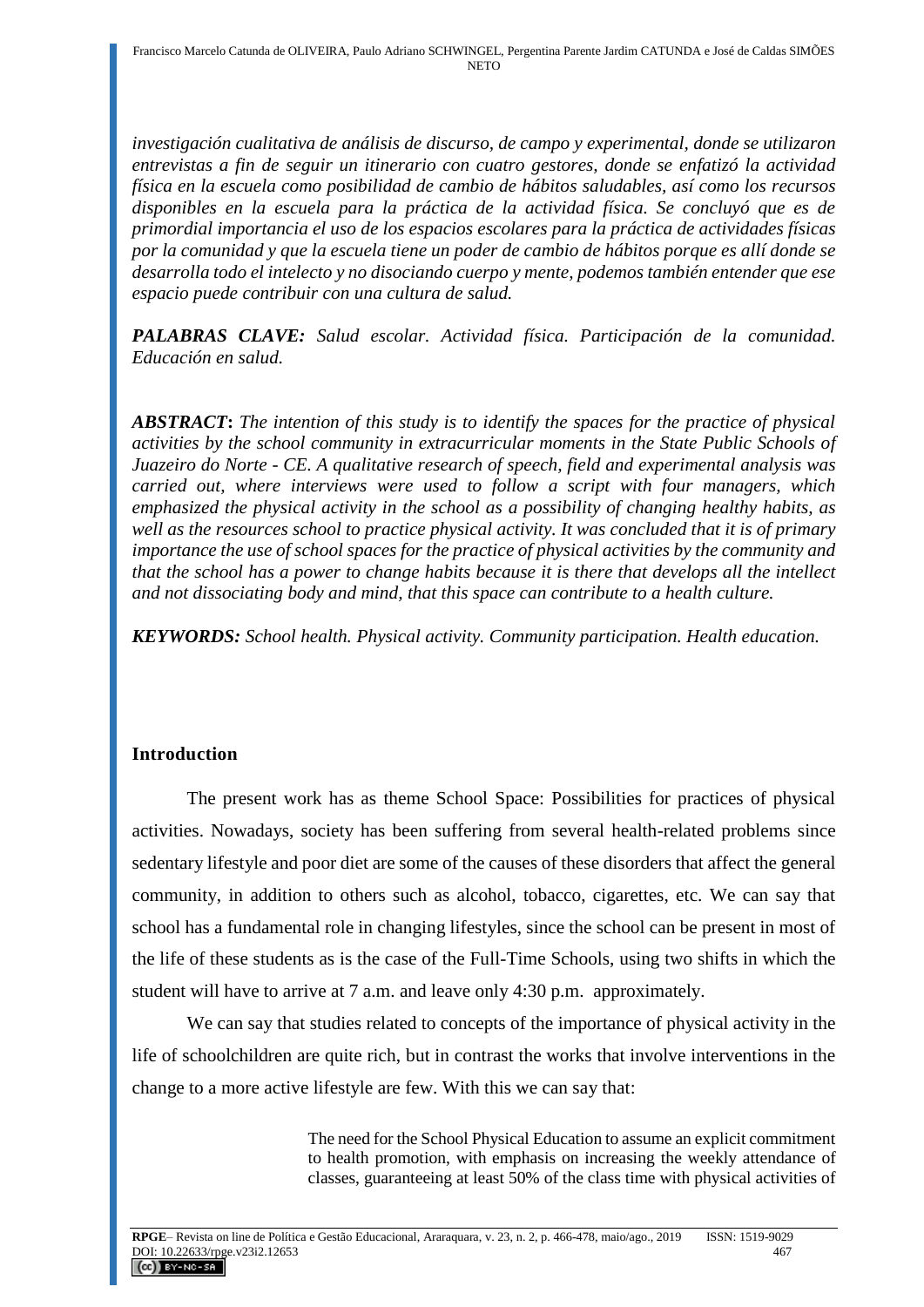a moderate intensity and the use of an approach that contemplates to all the students, independently of the ability level (SPOHR *et al.*, 2014, p. 310)<sup>5</sup>

The school is a dynamic place and, in this space, the constant reflections provide possibilities of a more just and egalitarian society. We can also point to this environment as a place of physical activity practices for health promotion, as Marques and Gaya (1999, p. 88) states that "the school is a place for physical activities and health education, and in this context the physical education class assumes a privileged role". But the school itself does not solve all the problems of a regular practice, other moments have to be provided for an active moment, with this from the moment the school also opens its spaces for the whole community can develop a lifestyle active and healthy, it is contributing indirectly to such an event, even because a culture can be implanted in such a way that the image of a friend is seen as a complementation of parental authority, as discussed by Marques and Gaya (1999).

The school, despite the difficulty to deal with issues such as health, understands that a reflection on the subject may lead children and adolescents to develop a learning understood as meaningful, even because it is necessary to change habits and a more active lifestyle, with Therefore, this health education will have to be embraced by all areas of the school curriculum. Then strategies will have to be taken so that the school curriculum can have flexibility so that we can understand the various problems that afflict society and that the school can intervene more concretely. The Full-Time School has the possibility to point out this flexibility of curriculum, so that we have a new look at education.

According to studies compiled by the World Health Organization (OMS, 2009), sedentarism is a determining factor in the death of 6% of the entire world population, thus surpassing even obesity with a value of 5%. With this context in mind, the school is the most adequate space to develop and even reduce or avoid this death by inactivity percentage. According to Barbosa Filho (2016, p. 18), some interventions will have to be taken, he highlights some of them as the school seems to be an appropriate environment for the development of the main actions of interventions, so the school context should have projects that can successfully intervene in their community, since it points out their needs, because from then on that same community can change their life span.

This research has as main objective to identify the spaces for the practice of physical activities by the school community in extra-class moments in the State Public Full-Time

 $\overline{a}$ 

<sup>5</sup> A necessidade de a Educação Física escolar assumir um explícito compromisso com a promoção da saúde, com destaque para o aumento da frequência semanal de aulas, a garantia de pelo menos 50% do tempo de aula com atividades físicas de intensidade no mínimo moderada e o uso de uma abordagem que contemple a todos os alunos, independentemente do nível de habilidades (SPOHR *et al.*, 2014, p. 310).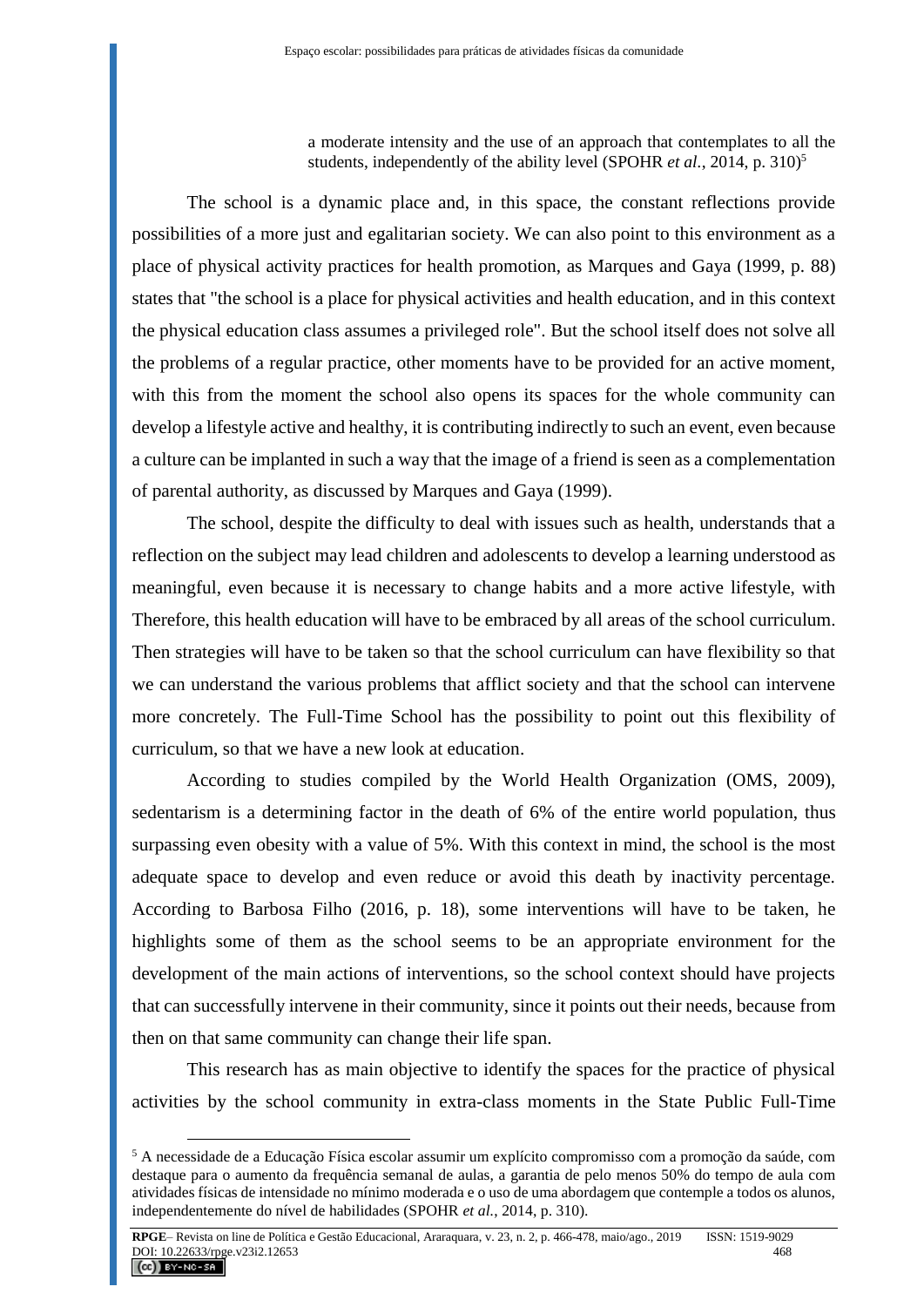Schools of the City of Juazeiro do Norte, CE, the school is open to projects that can contribute to a more active school community, or even provide a regular activity, research has shown if the educational environment has the materials and space for such a practice.

# **Methodology**

The study has as methodology a qualitative approach of discourse analysis, integrated to a field research, of experimental and exploratory type. Mattos, Rossetto Júnior and Blecher (2004, p.14) state that field research is one in which the control conditions of the variables modify with the environment and interfere in the response.

This research was carried out in the State Public Full-Time Schools of the municipality of Juazeiro do Norte in the region of Cariri in the State of Ceará. The number of Full-Time Schools of the State Public network in the city of Juazeiro do Norte is a total of 04 (four) schools, which we characterize as SCHOOL 1, SCHOOL 2, SCHOOL 3 and SCHOOL 4, where we have 100% of the population and for the collection of data we used a script for the interview, composed of open questions. Thus the research was carried out with a representative of the school management, of the four schools, where all these have a managerial nucleus composed of 01 (one) Director and 03 (three) School Coordinators, being the coordinator the focus of the research.

## **Results and discussion**

The results will be presented in five categories: School space, School and its function in society, Full-time high school, Physical activity at school and conditions of school materials.

• Category 1: The school space

School spaces have a function in the life of their students, constructing scenarios in which the knowledge learned in the various disciplines have a logical function or contextualization, with which we can understand that the school enclosure in a structural dimension also has an important meaning in the learning and cultural development cultural of their members.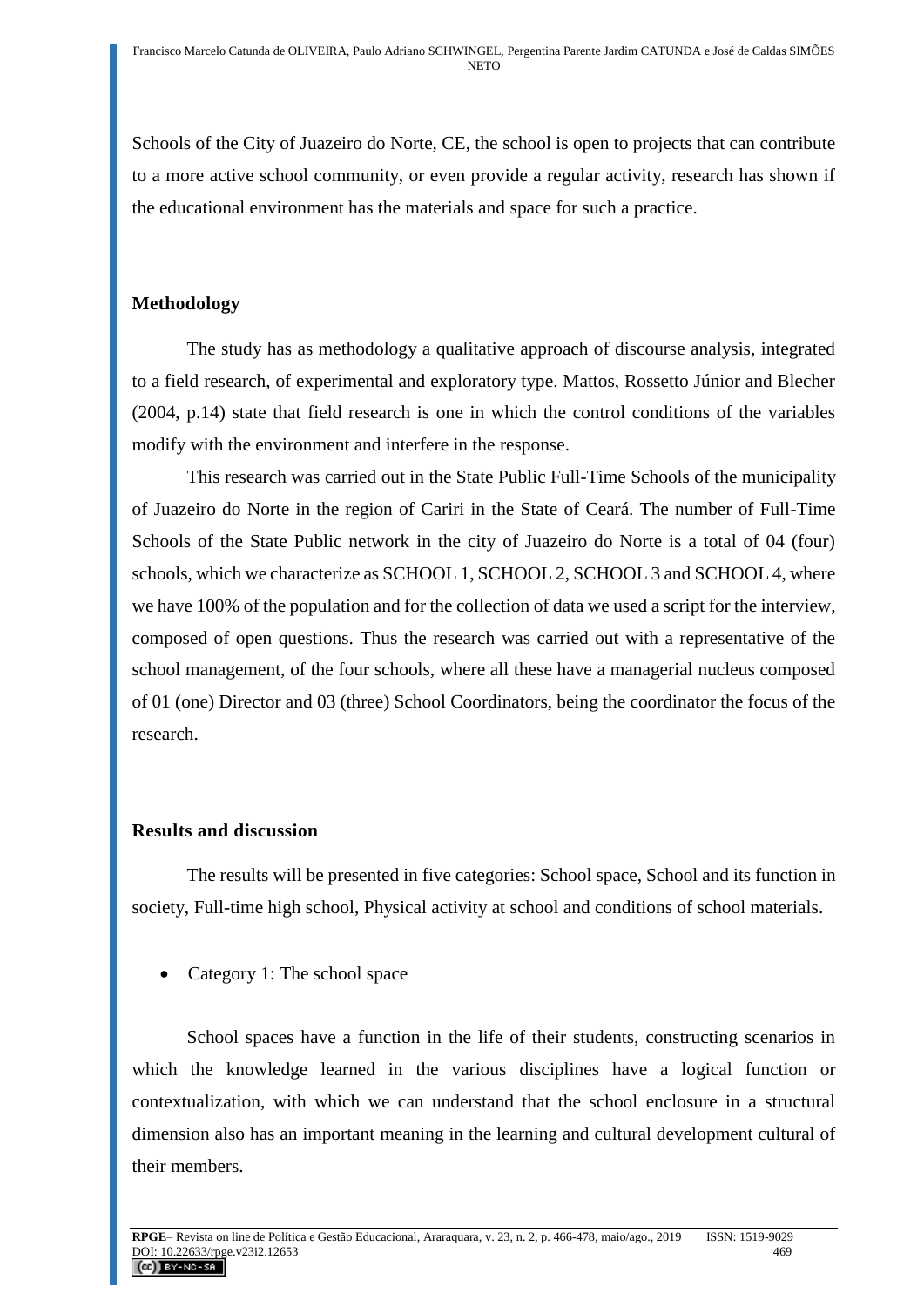Every professional who works with education must constantly rethink their role in what concerns their contribution in the teaching-learning process, so reassessing the use of school environments as part of this process is guaranteeing the learning of all and that this action has the role of school management.

When SCHOOL 3 was inquired about the use of their spaces during the weekend by the community, the coordinator interviewed says that this space is open, but with caveats, schedules and limited use spaces, as follows: "It has conditions, but at the moment we are not giving in to the community because we have not organized the spaces, there is only one teacher using the court and it is not given at night ", and when asked the same question to SCHOOL 1, it makes it very clear in relation to the use of these spaces at weekends by the community saying that it does not use because it has other projects and although what space the school has, it has no human resource to care for, a misalignment is perceived in the speech of the manager of SCHOOL 1 when he says that the school is not given to the community because he does not have a human resource, since in the same speech he gives in to a basketball project as he presents in the manager's speech: "No, she is already open with another projects [...], there would be no condition due to lack of human resources", accordingly the Educative Community (CEDAC) (2017, p. 10), "The physical structure of the school, as well as its organization, maintenance and security, reveal much about the life that develops there or the one that wants to develop. "

School spaces are often not given to their community because they understand that this place will not be well cared for and that this environment will be violated in its pedagogical structure due to misuse, so we ask ourselves, what would be a school pedagogical space? The Educative Community (CEDAC, 2017) says that the school manager cannot stay with the discourse of not having time to get involved with the organization of the school environments because he is busy with administrative issues and that the first step would be to understand that these spaces are also pedagogical environments.

• Category 2: The school and its role in society

Faced with a transformation context that we live in the area of education, trying to understand the social function of the school as something relevant to society, is to assert and understand the true importance of the school to the community, given that the school over time has undergone changes in what reflects its objectives and functions, it is noticeable that the concepts for such a definition, are already ready and little discussed and questioned with the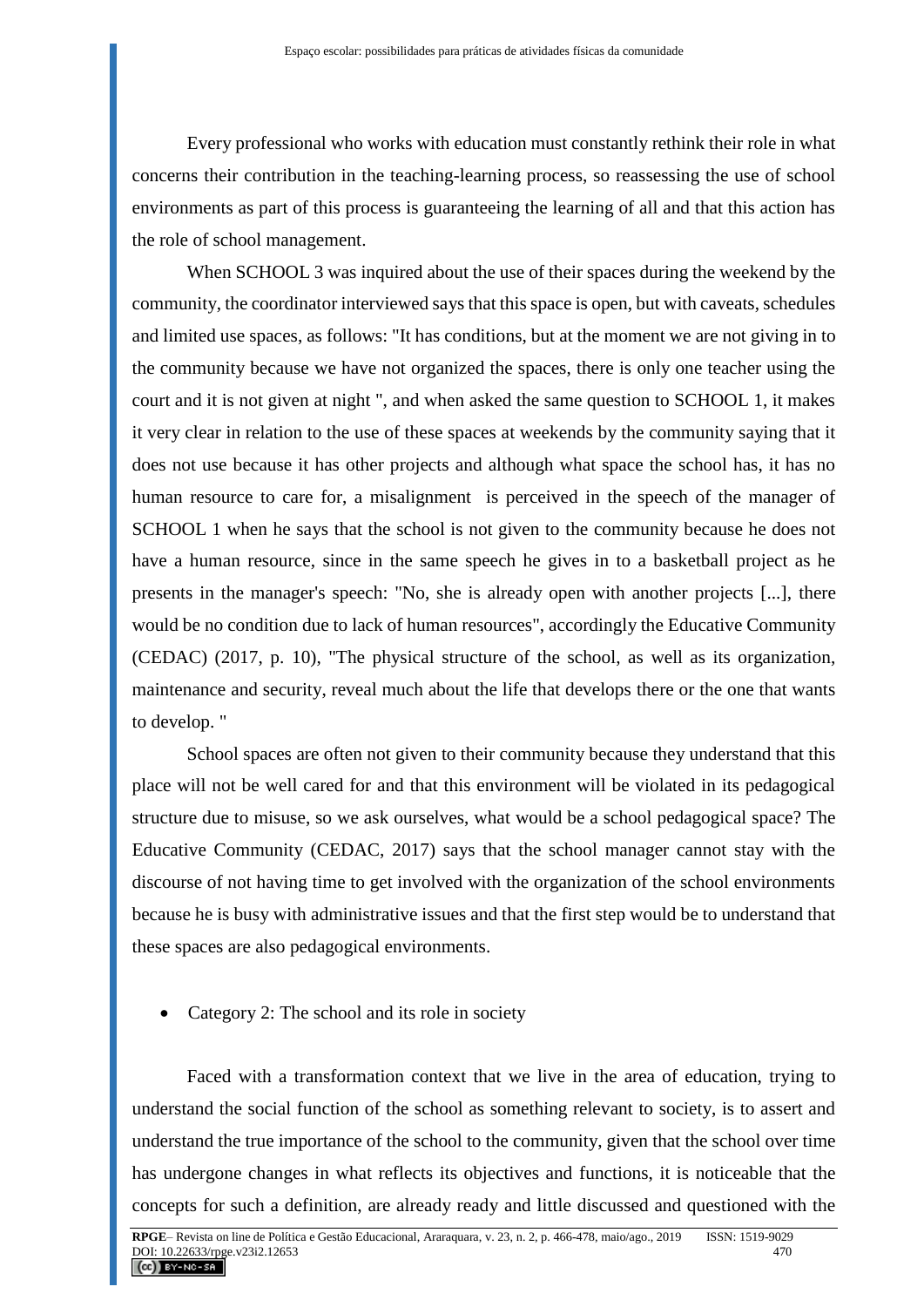school community in which it should have as a part, with that it does not have a ready definition but one attempt to understand this space as a plural and solid environment, Raab (2016) points out that the phenomena in the school routines are crossed by a greater intention, which implies a social function and that invariably interfere with the other phenomena that appear in the school day-to-day.

To think of school as a place of teaching and learning for everyday life is also to see this teaching as concrete and moving, as Comenius (1650) *apud* Lorenzato (2010) cites, teaching should be from concrete to abstract, Herbart *apud* Lorenzato (2010), says it begins with the sensory field. So, we can say that learning has to be concrete, something that meets the wishes of society, such as research released by the Ministry of Health (2014) that reveal indexes and indicate that more than half of the Brazilian population is obese. Current indices point to 52%, where before the data indicated in 2013 around 43%. So thinking about a change in healthy habits would be a more fundamental search, so we would have to think of school as a place to change these habits, not only in relation to food but also in a more active life, where the school could intervene in a more direct way and assert its function as quoted above.

School facilities are essential not only for Physical Education but also for the community, after developing a Habit Change Education, to be able to perform its physical activities in school, because the school is also a social space for the community that surrounds it.

The school still remains as a drop of oil in the water, it seems that the school is not part of that context where many components of society cannot understand the true function of it and neither the school with its representatives make society understand this function. The school continues to look at itself, forgetting that there is a world outside of it, causing its students to continue to construct situations distant from this world, self-directed activities (DELVAL, 2006).

Because we conceive this environment as a place linked only to the learning of the classroom and that the school cannot be disturbed at that moment, causing us to look only at this time, with this to think of an environment of dissemination of knowledge, requires movement and everything that has life has movement, this concern with silence and to learn there is a date with hour and seconds marked, not yet transcended, in the pronouncement of the manager of SCHOOL 2 it is perceived that there is a condition to give up space for some project and that this condition is that currently must be outside of the students' school hours, we asked the school if it would have condition through a partnership to offer a project of physical activity practice 03 (three) times in the week, and she answered: Yes, but it would have a detail, we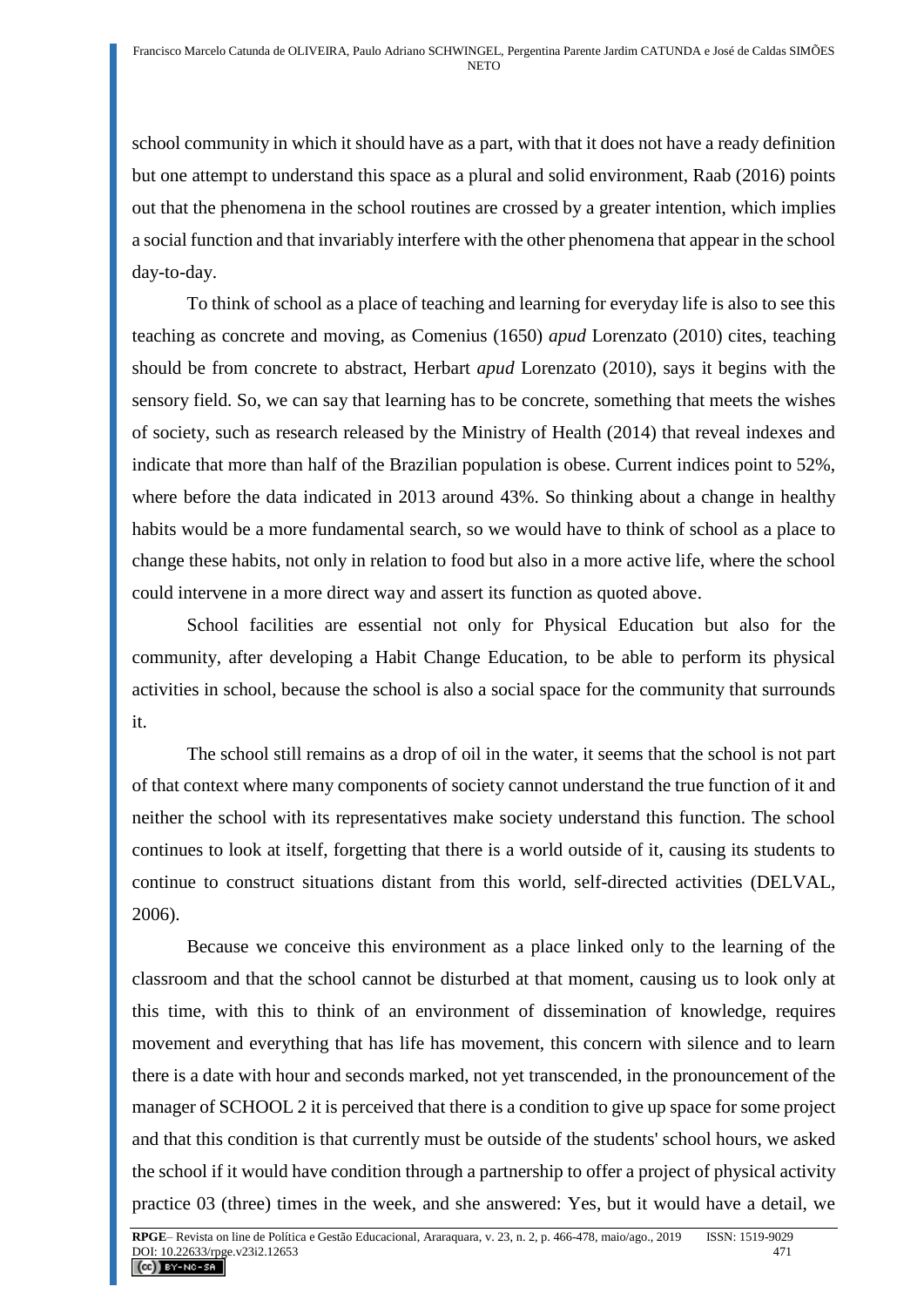would have to check the schedules in a way that did not damage the regular course of the school, [...] ", opens the perception that in case of possibility of implantation, the school is willing.

Category 3: Full-time high school

The new Brazilian high school is aimed at full-time schools since the Ministry of Education (MEC) signalizes it as a quality school, within a flexible format, current, viable and appropriate to its needs, thereby making it possible that the students can dedicate themselves to more practical and applied activities. In the state of Ceará, this implementation of full time schools is not different from the one that governs the booklet at the national level, with this we can highlight some points, such as the founding dimensions of the educational practice of these schools, as pointed out by the Secretary of Education of the State of Ceará (SEDUC, Portuguese initials): "The school should be conceived as a learning community; Cooperative learning should be the structuring pedagogical method; and student protagonism is an imperative principle for any proposal of secondary education." (CEARÁ, 2017).

The time in these schools is of fundamental importance, that also from this new format, new discussions arise, because once increasing the school day the role is not only of the teacher, but the role of the family and the employees, that is, now the involvement in the educational process is not singular anymore, but a more plural view.

• Category 4: Physical activity at school

The school plays a fundamental role in changing the habits of its learners once learning becomes significant, we can say that there was learning. Therefore, talking about health at school is something that is necessary, as pointed out by the Health in School Program (PSE), a program that has the MEC and the Ministry of Health as promoters aiming at the integration and permanent articulation of education and health, granting an improvement in the life of the Brazilian population. The PSE can fit perfectly within the new structure of high school, since it values the integral formation of the students through actions of promotion, prevention and health care (BRASIL, 2007).

Understanding school as part of the transformation of a society, it must be open to a culture of practice of physical activity for the whole community. The school to become dazzling must become a space that is alive, where those same spaces become felt and become a place of belonging. This same space, when open to the community, can bring us a better conviviality,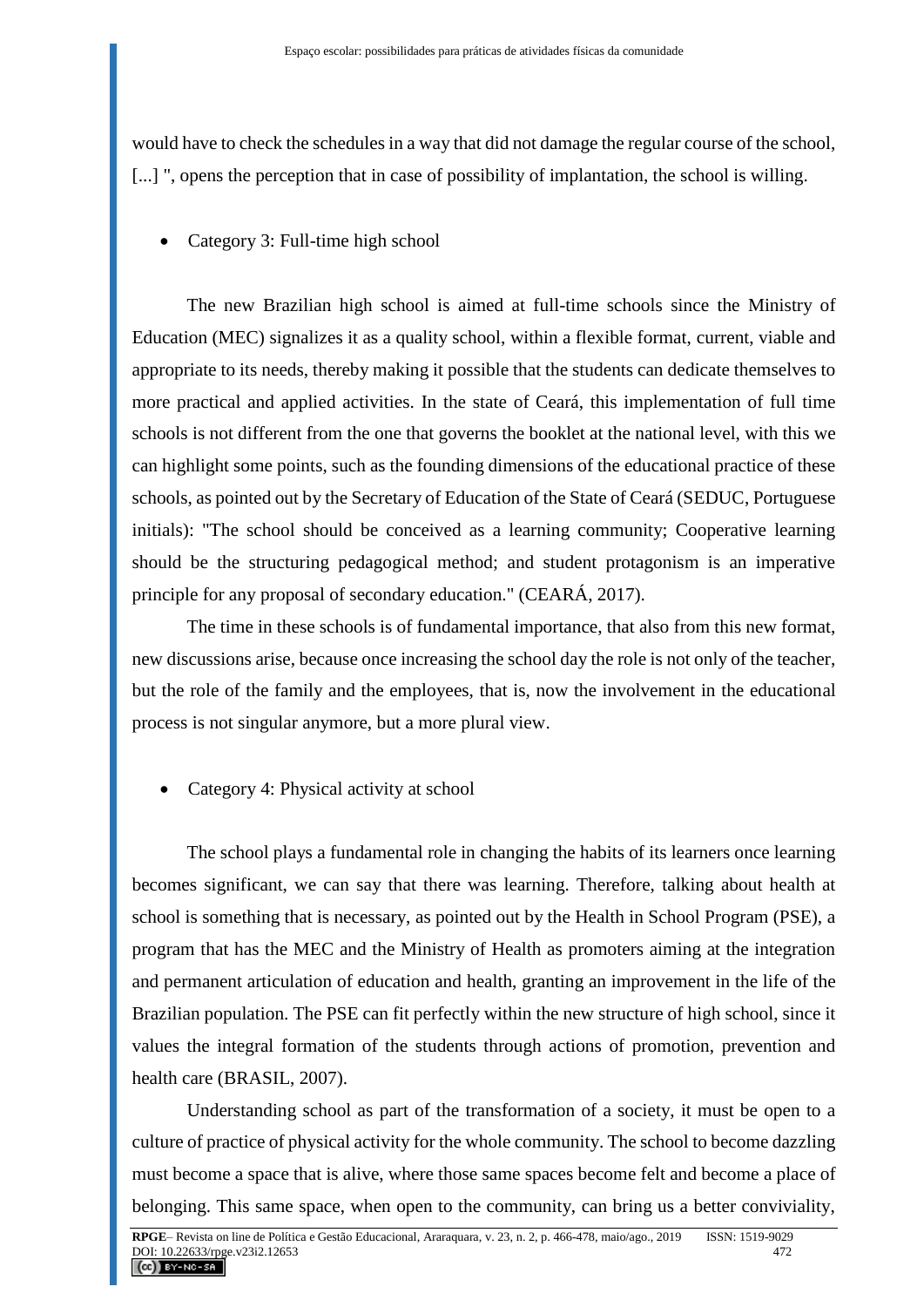as Rios (2011) cites: "the school environment [...] is one of the places that allows us to exercise this conviviality." So when the interview asked about the space of the school, referred to it is open to community, it was noticed that in the speech of the manager of SCHOOL 1, the school is not open to community, as follows: "No, it is already open with other projects [...], would not have condition due lack of human resources, because space we have [...]".

We can also say that according to the last census of 2015 of the Brazilian Institute of Geography and Statistics (IBGE) on school health, statistically reports that about 72%, or rather, most of the students who attend the 9th year of fundamental schooling are in schools where there is a sports court, in which we can say that the physical school structure that has this space is extremely relevant for physical activity practices, once the adolescents have access.

Studies indicate that the perception of the school environment among adolescents about the phrase "if the places and subjects for physical activity are not available when they want", 50% agree with this statement and only 8% disagree strongly (BARBOSA FILHO *et al.* 2016).

Of the schools interviewed, all of them indicate that they have space, but these spaces depend on some legal affair to use or not and others do not give in due to fear of depredation of these places, according to the coordinators interviewed. SCHOOL 2 makes it very clear when it puts on the existence of the previous request through its own form, in the following speech: "Yes, the school has conditions and is open, but, now what happens, the community reserves schedules to use the block, [...] just book during the week, we have reserve forms and leaves the authorizations with schedules already defined, then the community can book".

Although the school management pointed out in its speech that the school community used the spaces of the school to physical activity practice, studies done in the city of Juazeiro do Norte - CE in state full-time schools, when asked the school community (parents, students, teachers and employees), if they use the spaces of the school to practice physical activity, 93.7% affirm that they do not use the school space for such practice and only 6.3% use this space (OLIVEIRA, 2018).

• Category 5: The conditions of school materials

According to data from the IBGE (2015), we can say that the schools have materials to practice physical activities, which indicate that about 92% of the students of the last grade of primary education study in Brazilian schools that possess sports materials with conditions of use. Facilities and equipment are essential tools for a good practice of physical activity, and also essential for a quality Physical Education. Something that every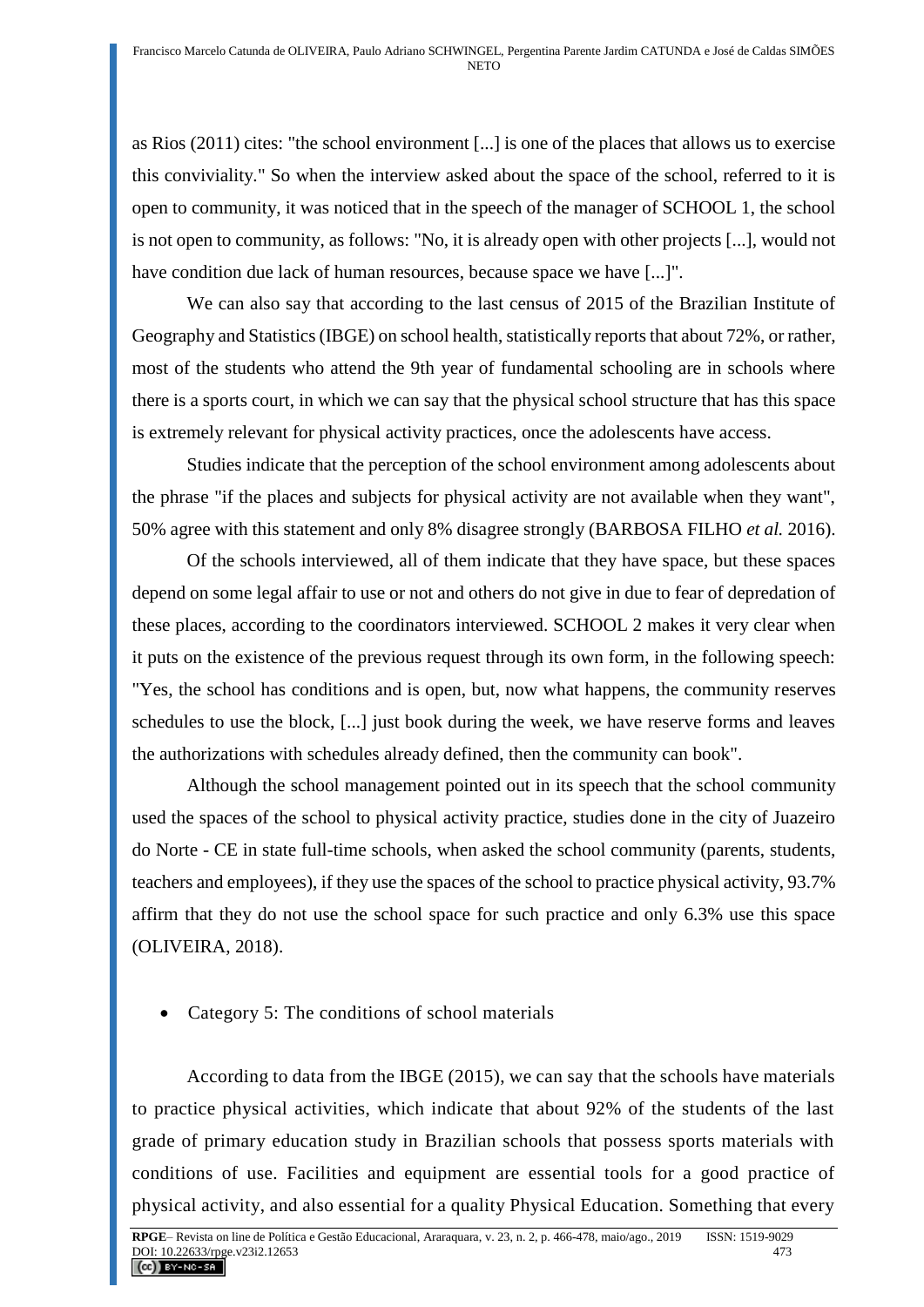student is entitled to, as is stated in the World Manifesto of Physical Education (2000, p. 39) when quoting the UNESCO document (1978) saying that "in the International Charter of Physical Education and Sport, Art. 5º registered that adequate facilities and equipment are essential elements for Physical Education and Sport." And that this responsibility for materials can extend to the various segments responsible for a quality education, in this way the Fédération Internationale d'Éducation Physique (FIEP) concludes in its World Manifesto of Physical Education (2000, p. 39) "all those responsible for the processes of physical education should strive to find suitable facilities and material means so that it is not impaired in its objectives".

From the moment we cherish quality education, we must be concerned with any structure that may involve the best pedagogical relationship, be it in the context of the relationship to a school, or in the relationship between school and community.

According to the interview of the mentioned study, when asked about physical and material resources schools are unanimous in saying that there are resources, although there is a need for replacement, but that the school has material for physical activity practice, SCHOOL 2 shows us that the school is available in the construction of any project that may involve the school community, and makes it clear that there are even other materials, although it is of use in Physical Education classes, as in the following statement: "Yes, school has physical and material resources as already commented and the open spaces of the school that are many and material resources would have ball, net for volleyball, have tatami for Taekwondo practice, we even have Taekwondo practice every Saturday at 15 o'clock, class is given by a school teacher, so there is material and I believe there is material and physical resource in school".

The same school also says that it has few practitioners of this project and believes that it may be the lack of divulgation and those who practice are only some students who study at school. The opening of the school to the community still has some fears on the part of the managers.

Safety is one of these fears of managers, but for other activities, such as the use of resources to practice physical activity the community itself could account for (DELVAL, 2006). SCHOOL 4 makes clear in its speech that materials are used only for Physical Education classes, thus giving the words "[...] we have resources, although the great part of these resources are used for Physical Education [...]", We can see the concern of the manager of SCHOOL 4 with the resource being exclusively for school subjects.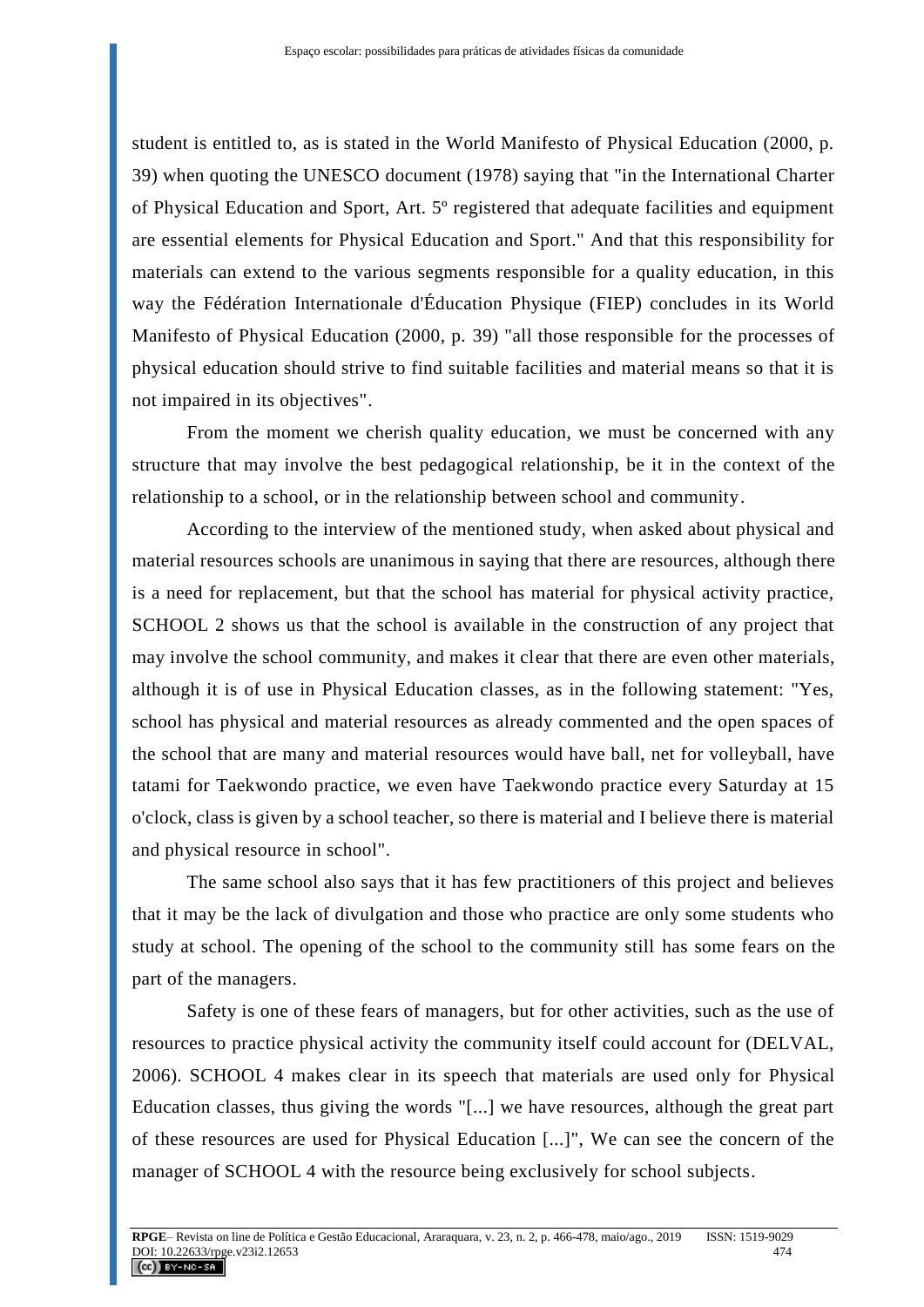### **Final considerations**

In view of the above, it is concluded that the importance of school spaces being open to the school community, it is of fundamental importance that these places are also filled with activities for the development of a more just and egalitarian society. The school is the best environment to develop any project, because in the school are the best possibilities of change of a society, especially the evils that affect the health of the individuals, and it is in this context that are developed the capacity of autonomy, ethics, values and attitudes, we can say that in order to become a society that has healthy habits, the school will have to assert its function, enabling the individual to understand and act in the face of the problems imposed by the globalized world.

In this way it was verified that the coordinators realize that these spaces must be open and that the school has these environments and materials, but in a very subtle way it is perceived that these same managers are afraid to open the educational space to the school community, believing that if these spaces are opened they have no human resources, but as well placed by Rios (2011) when he says that "the ethos is the home of man [...] and one of them is the school [...] and that to respect it implies to recognize [...] ", then it can be said that these spaces need to be recognized and that in it we can exercise our conviviality.

During data collection it was noticed that managers are afraid of unpleasant events, such as breaking school routine, which crystallizes in traditional culture, and that opening such spaces could cause disturbances in the learning environment, however is left here for further research in what are the concerns of these managers in leaving open these spaces to be used, since the opening of these premises would also be synonymous of giving life to the school.

In the meantime, it is up to the school manager to trace less stormy paths. We have a challenge that is to make this function a technical-teaching function, in which the perceptions and desires of teachers, students, parents, neighborhood associations, among other segments are never forgotten, that administrative economistic visions do not take over educational ideals, and that this last element is above all, because it is from it that we hope for a better world.

We consider that more academic studies should take this theme as a focus, so that we dig deeper and understand the evolution of studies and still can help in the daily life of schools and still in the development of a society, capable of understanding and making decisions to make their life with less disease or even free of them.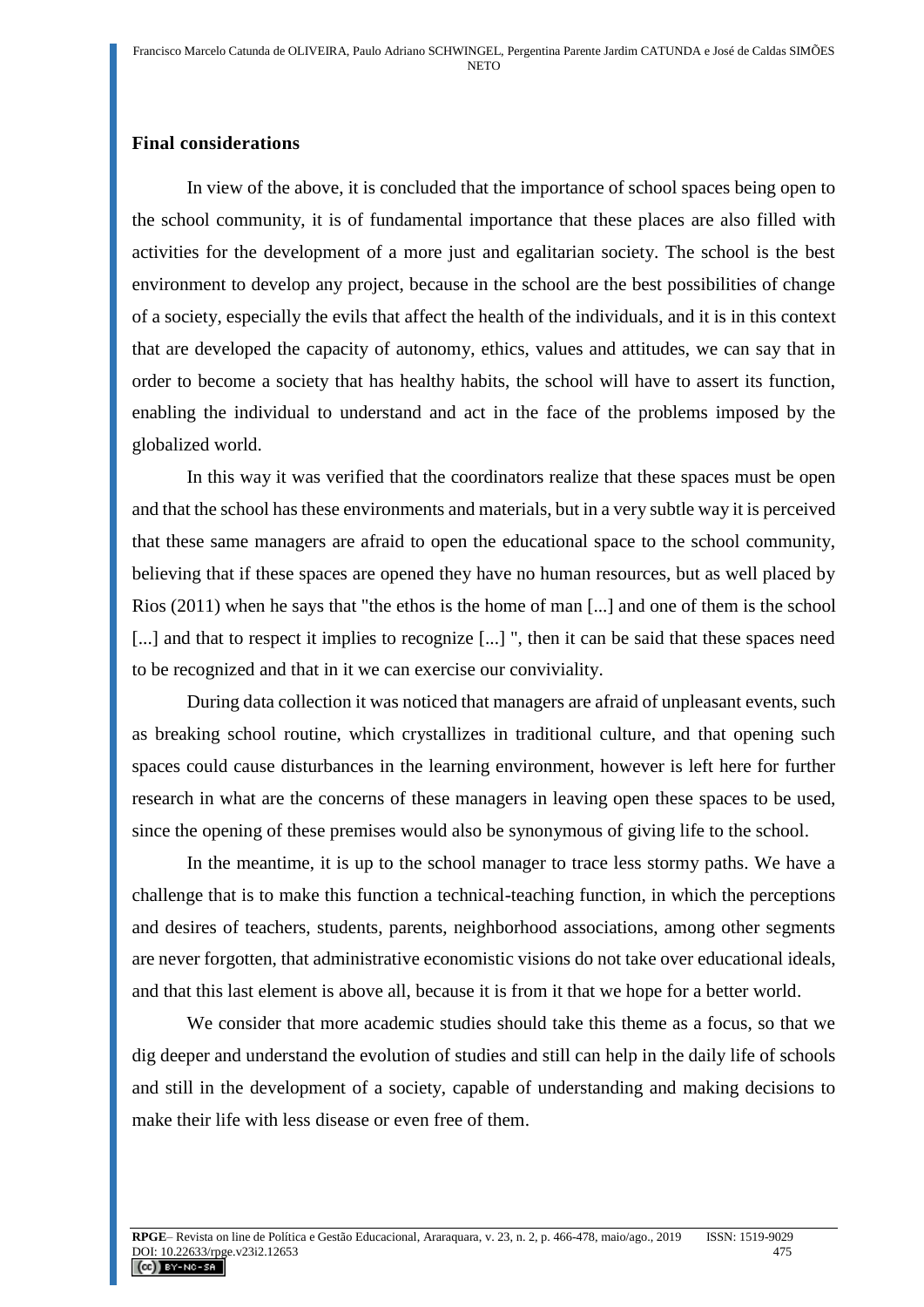### **REFERENCES**

BARBOSA FILHO, V. C. **Intervenção voltada à Promoção da Atividade Física em estudantes de Escolas Públicas De Fortaleza, Ceará:** Efeito e Variáveis Mediadoras. Florianópolis. Tese de Doutorado em Educação Física. Universidade Federal de Santa Catarina, 2016.

BARBOSA FILHO, V. C. *et al.* **Atividade Física e Ambiente Escolar:** Discutindo práticas e percepção na adolescência. Curitiba: Appris, 87 p, 2016.

BRASIL. Secad - Educação Continuada. Ministério da Educação (Comp.). **Programa Saúde nas Escolas.** 2007. Disponível em: http://portal.mec.gov.br/expansao-da-rede-federal/194 secretarias-112877938/secad-educacao-continuada-223369541/14578-programa-saude-nasescolas. Acesso em: 23 ago. 2018.

BRASIL. Ministério da Educação. **Prazo de adesão para Escola em Tempo Integral vai até o dia 25.** Site oficial. 2014. Disponível: http://portal.mec.gov.br/component/tags/tag/40361. Acesso em 15 jun. 2017.

BRASIL. Ministério da Saúde. **Vigilância de fatores de risco e proteção para doenças crônicas por inquérito telefônico**, Secretaria de Vigilância em Saúde, Departamento de Vigilância de Doenças e Agravos não Transmissíveis e Promoção da Saúde. – Brasília: Ministério da Saúde, 2015.

CEARÁ. **Escolas Regulares em Tempo Integral na Rede Estadual de Ensino.** Secretaria De Educação do Estado do Ceará, 2016. Disponível: http://www.seduc.ce.gov.br/index.php/projetos-e-programas?id=10229:escolas-regulares-emtempo-integral-na-rede-estadual-de-ensino. Acesso em 17 de jun. 2018.

CEDAC. **O que revela o espaço escolar?** Um livro para diretores de escola. Comunidade Educativa CEDAC, 2. Ed. São Paulo: Moderna, 2017.

FEDERAÇÃO INTERNACIONAL DE EDUCAÇÃO FÍSICA. **Manifesto Mundial da Educação Física**. Paraná, 2000.

INSTITUTO BRASILEIRO DE GEOGRAFIA E ESTATÍSTICA. **Pesquisa nacional de saúde do escolar:** Coordenação de População e Indicadores Sociais. Rio de Janeiro: IBGE, 2016.

LORENZATO, S. coord. **O laboratório do ensino de matemática na formação de professores***.* Autores Associados, São Paulo, 2010.

MARQUES, A. T; GAYA, A. Atividade física, aptidão física e educação para a saúde: estudos na área pedagógica em Portugal e no Brasil. **Revista Paulista de Educação Física**, v. 13, n. 1, p. 83-102, 1999.

MATTOS, M. G.; ROSSETO JÚNIOR, A. J.; BLECHER, S. **Teoria e prática da metodologia da pesquisa em educação física**: construindo sua monografia, artigo científico e projeto de ação. Phorte, 2004.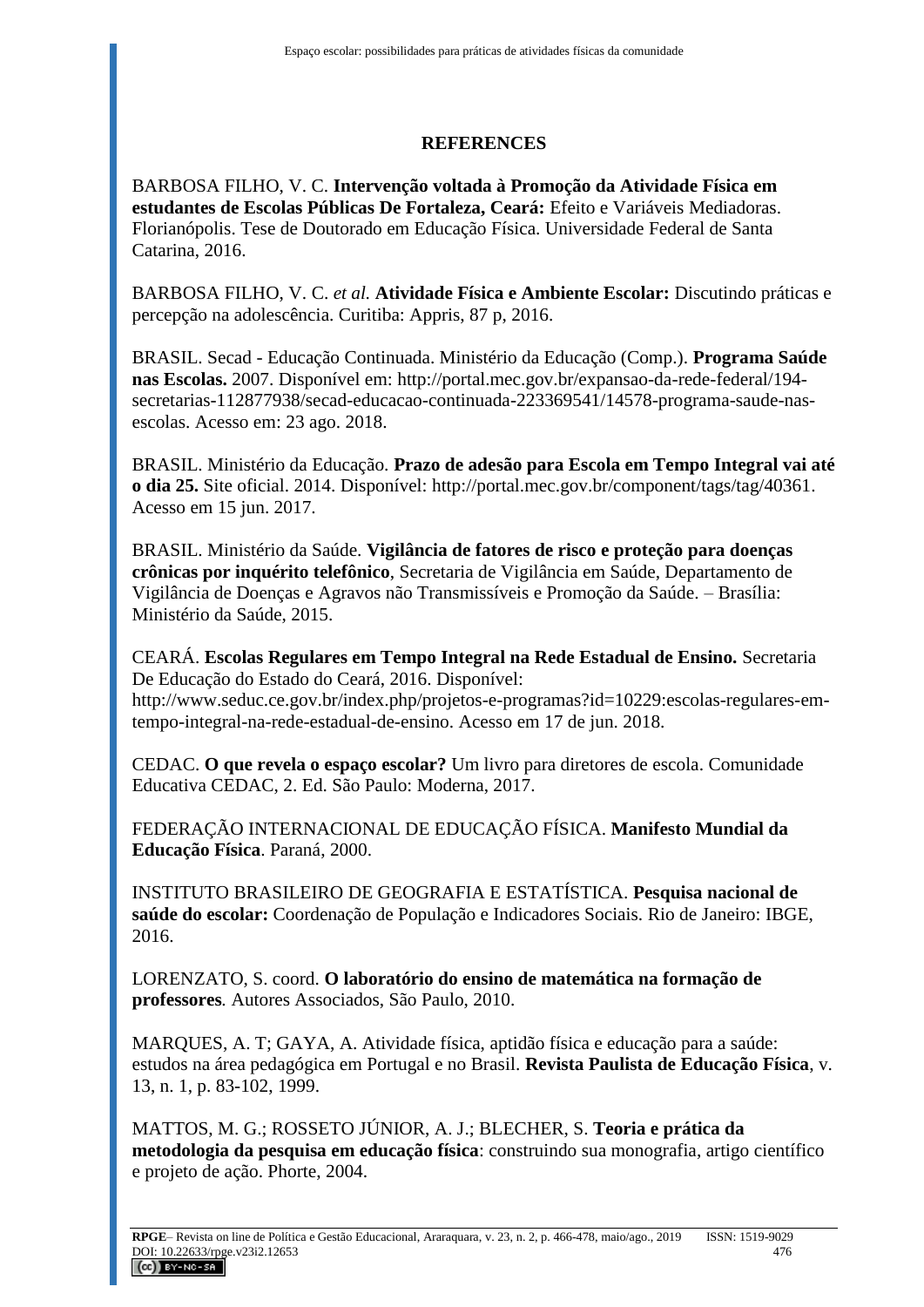OLIVEIRA, F. M. C. **A escola pública como recurso da comunidade para prática de atividade física.** 2018. 109 f. Dissertação (Mestrado) - Curso de Programa de Pós-graduação em Formação de Professores e Práticas Interdisciplinares, Universidade de Pernambuco - UPE, Petrolina, 2019.

ORGANIZAÇÃO MUNDIAL DE SAÚDE [OMS]. **Global health risks:** mortality and burden of disease attributable to selected major risks. Geneva: World Health Organization, 2009.

PORTAL BRASIL. **Metade dos brasileiros está com excesso de peso**. 2015. Disponível: [http://www.brasil.gov.br/saude/2015/04/metade-dos-brasileiros-esta-com-excesso-de-peso.](http://www.brasil.gov.br/saude/2015/04/metade-dos-brasileiros-esta-com-excesso-de-peso) Acesso em 15 de maio. 2019.

RAAB, Y. S. **Escola Para Quê?:** Reflexões sobre a função da Escola Pública Estadual Paulista. Piracicaba. Dissertação de Mestrado em Educação. Universidade Metodista de Piracicaba, 2016.

RIOS, T. A. O espaço físico da escola é um espaço pedagógico**. Revista Nova Escola**, 2011. Disponível em: https://gestaoescolar.org.br/ onteúdo/476/o-espaco-fisico-da-escola-e-umespaco-pedagogico. Acesso em 17 de maio 2019.

SPOHR, C. *et al.* Atividade física e saúde na Educação Física escolar: efetividade de um ano do projeto "Educação Física". **Revista Brasileira de Atividade Física & Saúde**, v. 19, n. 3, p. 300, 2014.

# **How to quote this article**

OLIVEIRA, Francisco Marcelo Catunda de; SCHWINGEL, Paulo Adriano; CATUNDA, Pergentina Parente Jardim; SIMÕES NETO, José de Caldas. Espaço escolar: possibilidades para a prática de atividades físicas da comunidade. **Revista on line de Política e Gestão Educacional**, Araraquara, v. 23, n. 2, p. 466-477, maio/ago., 2019. E-ISSN:1519-9029. DOI: 10.22633/rpge.v23i2.12653

**Submitted:** 10/03/2019 **Required revisions:** 15/04/2019 **Approved:** 06/05/2019 **Published:** 09/06/2019